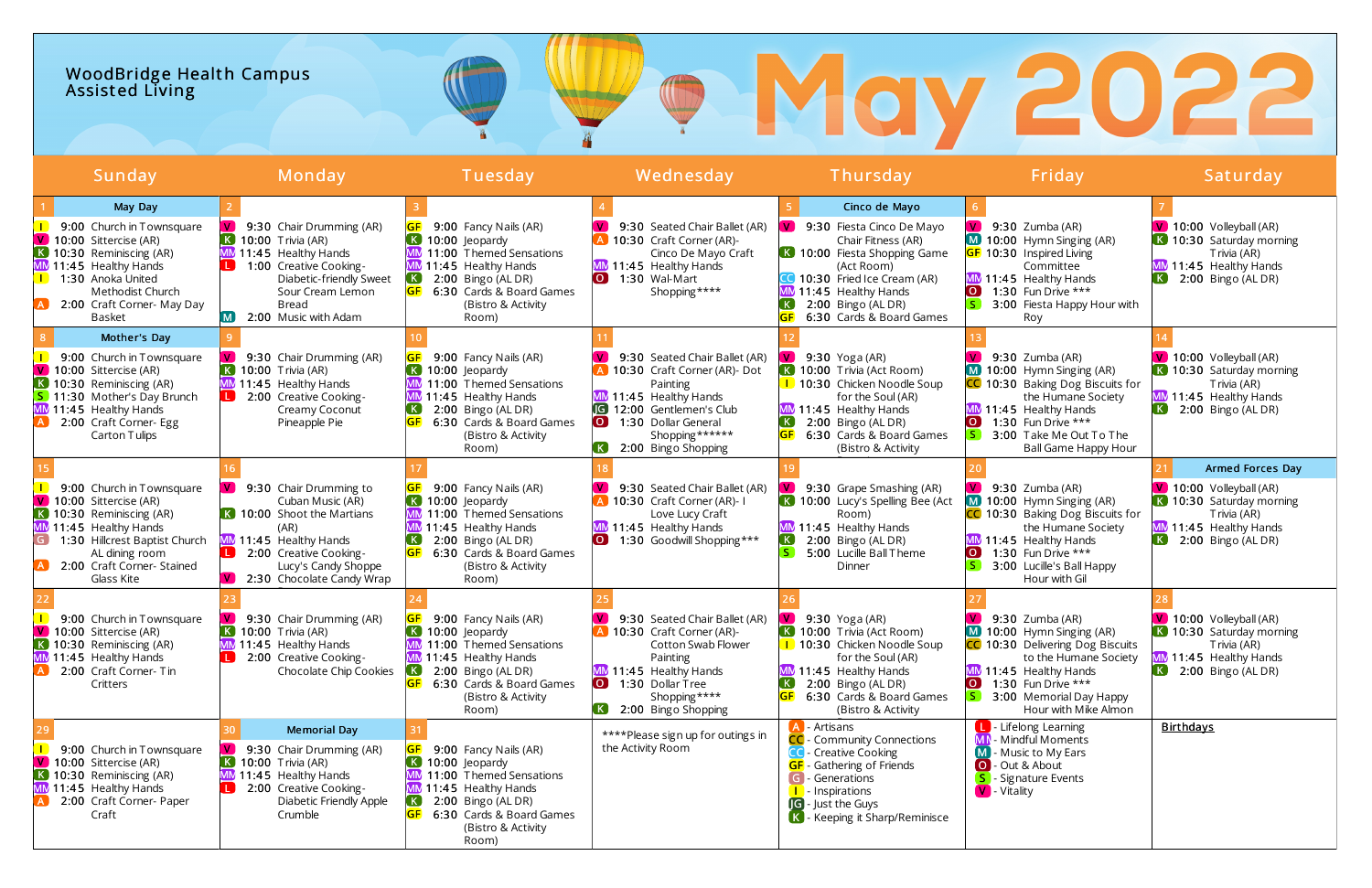## WoodBridge Health Campus Health Center

| Sunday                                                                                                                                                                                                                           | Monday                                                                                                                                                                                                  | Tuesday                                                                                                                                                                                                    | Wednesday                                                                                                                                                                                                                                     | Thursday                                                                                                                                                                                                                                                 | Friday                                                                                                                                                                                                                    | Saturday                                                                                                                                                |
|----------------------------------------------------------------------------------------------------------------------------------------------------------------------------------------------------------------------------------|---------------------------------------------------------------------------------------------------------------------------------------------------------------------------------------------------------|------------------------------------------------------------------------------------------------------------------------------------------------------------------------------------------------------------|-----------------------------------------------------------------------------------------------------------------------------------------------------------------------------------------------------------------------------------------------|----------------------------------------------------------------------------------------------------------------------------------------------------------------------------------------------------------------------------------------------------------|---------------------------------------------------------------------------------------------------------------------------------------------------------------------------------------------------------------------------|---------------------------------------------------------------------------------------------------------------------------------------------------------|
| May Day<br>9:00 Church in Townsquare<br>$\boxed{\mathsf{V}}$ 10:00 Sittercise (AR)<br>K 10:30 Reminiscing (AR)<br>MM 11:45 Healthy Hands<br>1:30 Anoka United<br>Methodist Church<br>2:00 Craft Corner- May Day<br><b>Basket</b> | 9:30 Chair Drumming (AR)<br>$\overline{K}$ 10:00 Trivia (AR)<br>MM 11:45 Healthy Hands<br>1:00 Creative Cooking-<br>Diabetic-friendly Sweet<br>Sour Cream Lemon<br><b>Bread</b><br>2:00 Music with Adam | 9:00 Fancy Nails (AR)<br>10:00 leopardy<br>11:00 Themed Sensations<br>11:45 Healthy Hands<br>2:00 Bingo (AL DR)<br>6:30 Townsquare Music<br>Hour<br>6:30 Cards & Board Games                               | 9:00 Themed Sensations<br>$\mathbf{V}$<br>9:30 Seated Chair Ballet (AR)<br>A 10:30 Craft Corner (AR)-<br>Cinco De Mayo Craft<br>MM 11:45 Healthy Hands<br>$\overline{)}$<br>1:30 Wal-Mart<br>Shopping****                                     | Cinco de Mayo<br>9:00 Themed Sensations<br>$\mathbf{V}$<br>9:30 Fiesta Cinco De Mayo<br>Chair Fitness (AR)<br><b>K</b> 10:00 Fiesta Shopping Game<br>(Act Room)<br>CC 10:30 Fried Ice Cream (AR)<br>MM 11:45 Healthy Hands<br>2:00 Bingo (AL DR)<br>(KJ) | 9:30 Zumba (AR)<br>10:00 Hymn Singing (AR)<br>GF 10:30 Inspired Living<br>Committee<br>MM 11:45 Healthy Hands<br>1:30 Fun Drive ***<br>3:00 Fiesta Happy Hour with<br>Roy                                                 | $\sqrt{10:00}$ Volleyball (AR)<br>K 10:30 Saturday morning<br>Trivia (AR)<br>MM 11:45 Healthy Hands<br>$\vert K \vert$<br>$2:00$ Bingo (AL DR)          |
| Mother's Day<br>9:00 Church in Townsquare<br>V 10:00 Sittercise (AR)<br>$\bf{K}$ 10:30 Reminiscing (AR)<br>S 11:30 Mother's Day Brunch<br>MM 11:45 Healthy Hands<br>2:00 Craft Corner- Egg<br>Carton Tulips                      | 9:30 Chair Drumming (AR)<br>$\overline{K}$ 10:00 Trivia (AR)<br>MM 11:45 Healthy Hands<br>2:00 Creative Cooking-<br>Creamy Coconut<br>Pineapple Pie                                                     | 9:00 Fancy Nails (AR)<br>10:00 Jeopardy<br>11:00 Themed Sensations<br>11:45 Healthy Hands<br>2:00 Bingo (AL DR)<br>6:30 Townsquare Music<br>Hour<br>6:30 Cards & Board Games                               | 9:00 Themed Sensations<br>$\mathbf{V}$<br>9:30 Seated Chair Ballet (AR)<br>A 10:30 Craft Corner (AR)- Dot<br>Painting<br>MM 11:45 Healthy Hands<br><b>G</b> 12:00 Gentlemen's Club<br>$\overline{)}$<br>1:30 Dollar General<br>Shopping****** | 9:00 Themed Sensations<br>$9:30$ Yoga (AR)<br>K 10:00 Trivia (Act Room)<br>1 10:30 Chicken Noodle Soup<br>for the Soul (AR)<br>MM 11:45 Healthy Hands<br>2:00 Bingo (AL DR)<br>6:30 Townsquare Music                                                     | 9:30 Zumba (AR)<br>10:00 Hymn Singing (AR)<br>10:30 Baking Dog Biscuits for<br>the Humane Society<br>MM 11:45 Healthy Hands<br>1:30 Fun Drive ***<br>$\overline{O}$ .<br>3:00 Take Me Out To The<br>Ball Game Happy Hour  | V 10:00 Volleyball (AR)<br>K 10:30 Saturday morning<br>Trivia (AR)<br>MM 11:45 Healthy Hands<br>2:00 Bingo (AL DR)                                      |
| 9:00 Church in Townsquare<br>$\sqrt{ }$ 10:00 Sittercise (AR)<br>K 10:30 Reminiscing (AR)<br>MM 11:45 Healthy Hands<br>1:30 Hillcrest Baptist Church<br>AL dining room<br>2:00 Craft Corner- Stained<br>Glass Kite               | 9:30 Chair Drumming to<br>Cuban Music (AR)<br><b>K</b> 10:00 Shoot the Martians<br>(AR)<br>MM 11:45 Healthy Hands<br>2:00 Creative Cooking-<br>Lucy's Candy Shoppe<br>2:30 Chocolate Candy Wrap         | 9:00 Fancy Nails (AR)<br>10:00 Jeopardy<br>. K .<br>11:00 Themed Sensations<br>11:45 Healthy Hands<br>2:00 Bingo (AL DR)<br>6:30 Townsquare Music<br>Hour<br>6:30 Cards & Board Games                      | 9:00 Themed Sensations<br>$\mathbf{V}$<br>9:30 Seated Chair Ballet (AR)<br>A 10:30 Craft Corner (AR)-1<br>Love Lucy Craft<br>MM 11:45 Healthy Hands<br>1:30 Goodwill Shopping ***<br>LO J                                                     | 9:00 Themed Sensations<br>$\mathbf{V}$<br>9:30 Grape Smashing (AR)<br>K 10:00 Lucy's Spelling Bee (Act<br>Room)<br>MM 11:45 Healthy Hands<br>2:00 Bingo (AL DR)<br>IS.<br>5:00 Lucille Ball Theme<br>Dinner                                              | $9:30$ Zumba (AR)<br>10:00 Hymn Singing (AR)<br>C 10:30 Baking Dog Biscuits for<br>the Humane Society<br>11:45 Healthy Hands<br>1:30 Fun Drive ***<br>3:00 Lucille's Ball Happy<br>Hour with Gil                          | Armed Forces Day<br>$\sqrt{ }$ 10:00 Volleyball (AR)<br>K 10:30 Saturday morning<br>Trivia (AR)<br>MM 11:45 Healthy Hands<br>2:00 Bingo (AL DR)         |
| 9:00 Church in Townsquare<br>V 10:00 Sittercise (AR)<br>K 10:30 Reminiscing (AR)<br>MM 11:45 Healthy Hands<br>2:00 Craft Corner- Tin<br>Critters                                                                                 | 9:30 Chair Drumming (AR)<br>$\overline{K}$ 10:00 Trivia (AR)<br>MM 11:45 Healthy Hands<br>1:30 Resident Council (HCLR)<br>GF<br>2:00 Creative Cooking-<br>Chocolate Chip Cookies                        | 9:00 Fancy Nails (AR)<br>10:00 Jeopardy<br>11:00 Themed Sensations<br>MM 11:45 Healthy Hands<br>2:00 Bingo (AL DR)<br>6:30 Townsquare Music<br>Hour<br>6:30 Cards & Board Games                            | 9:00 Themed Sensations<br>$\mathsf{V}$<br>9:30 Seated Chair Ballet (AR)<br>A 10:30 Craft Corner (AR)-<br><b>Cotton Swab Flower</b><br>Painting<br>MM 11:45 Healthy Hands<br>0 1:30 Dollar Tree<br>Shopping ****                               | 9:00 Themed Sensations<br>9:30 Yoga (AR)<br>K 10:00 Trivia (Act Room)<br>1 10:30 Chicken Noodle Soup<br>for the Soul (AR)<br>MM 11:45 Healthy Hands<br>$\left( \mathbf{K}\right)$<br>2:00 Bingo (AL DR)<br>(M)<br>6:30 Townsquare Music                  | 9:30 Zumba (AR)<br>10:00 Hymn Singing (AR)<br>10:30 Delivering Dog Biscuits<br>to the Humane Society<br>MM 11:45 Healthy Hands<br>1:30 Fun Drive ***<br>$\overline{O}$<br>3:00 Memorial Day Happy<br>Hour with Mike Almon | $\sqrt{10:00}$ Volleyball (AR)<br>K 10:30 Saturday morning<br>Trivia (AR)<br>MM 11:45 Healthy Hands<br>$\left( \mathbf{K}\right)$<br>2:00 Bingo (AL DR) |
| 9:00 Church in Townsquare<br>V 10:00 Sittercise (AR)<br>K 10:30 Reminiscing (AR)<br>MM 11:45 Healthy Hands<br>2:00 Craft Corner- Paper<br>Craft                                                                                  | <b>Memorial Day</b><br><b>V</b><br>9:30 Chair Drumming (AR)<br>$\overline{K}$ 10:00 Trivia (AR)<br>MM 11:45 Healthy Hands<br>2:00 Creative Cooking-<br>Diabetic Friendly Apple<br>Crumble               | 9:00 Fancy Nails (AR)<br>$\left( \,$ K $\right)$<br>10:00 Jeopardy<br>11:00 Themed Sensations<br>MM 11:45 Healthy Hands<br>2:00 Bingo (AL DR)<br>6:30 Townsquare Music<br>Hour<br>6:30 Cards & Board Games | - Artisans<br>CC - Community Connections<br><b>CC</b> - Creative Cooking<br><b>GF</b> - Gathering of Friends<br>G - Generations<br><b>I</b> - Inspirations<br><b>G</b> - Just the Guys<br>K - Keeping it Sharp/Reminisce                      | - Lifelong Learning<br>Mindful Moments<br>- Music to My Ears<br>O - Out & About<br>- Signature Events<br>V - Vitality                                                                                                                                    | ****Please sign up for outings<br>prior to the date***                                                                                                                                                                    | <b>Birthdays</b>                                                                                                                                        |

# **P. May 2022**